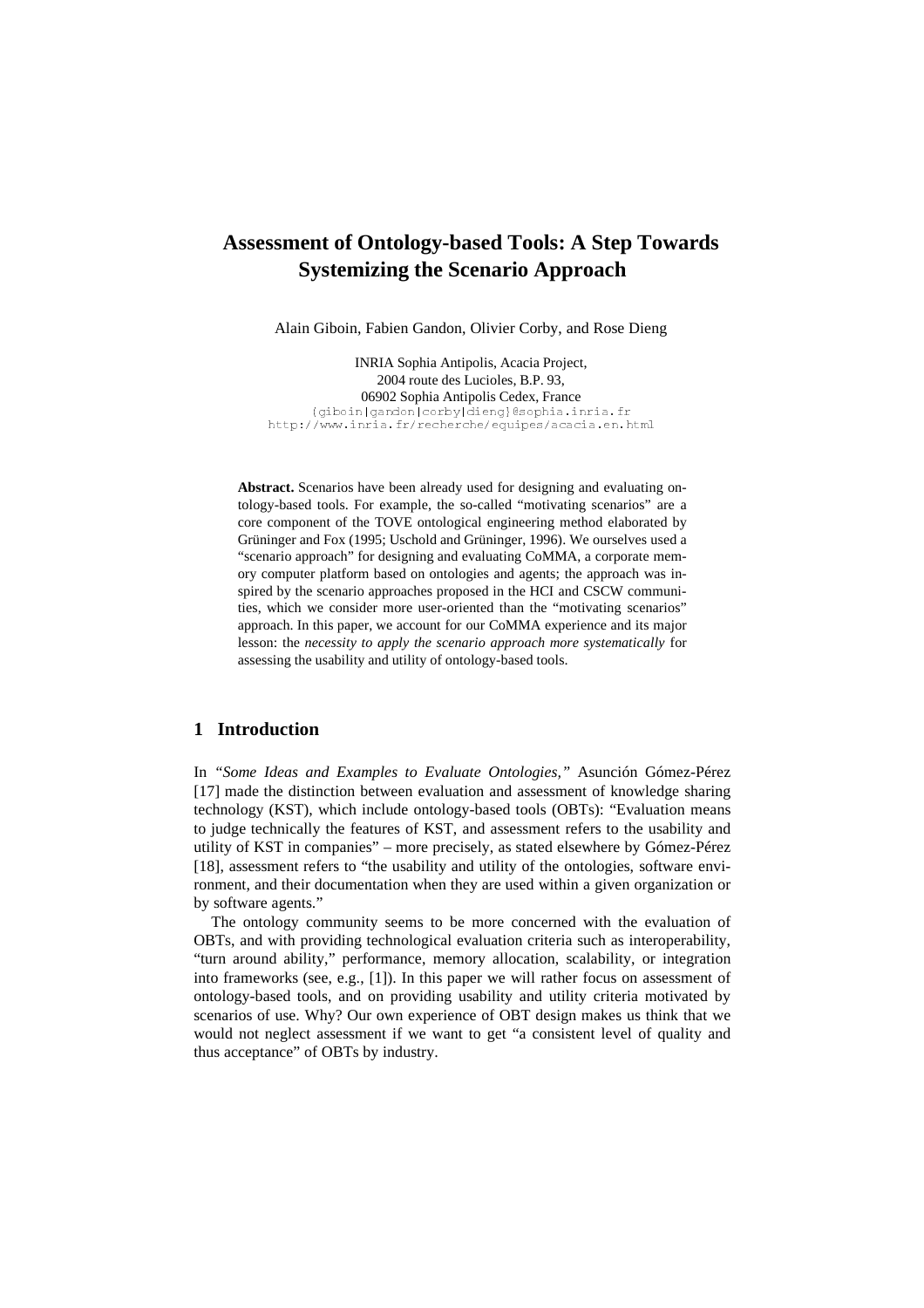A way to give its place to assessment, we claim, is to make a more systematic use of user-centered scenarios, or to apply a scenario approach more systematically. This claim rests on, and is a major lesson of, our experience of the design and assessment of CoMMA, a corporate memory computer platform based on ontologies and agents [6][12][13], and on Corese, a semantic search engine designed in our research team [7][8]. In this paper, we will account for our CoMMA experience, and introduce some considerations about the systemizing of the scenario approach to ontology-based tool design and assessment.

## **2 Limitation of the "Motivating Scenarios" Approach Familiar to the Ontology Engineering Community**

From February 2000 to January 2002, we participated to the IST European CoMMA project aimed at designing the CoMMA platform. The CoMMA project gave us the opportunity to apply a scenario approach to both requirements analysis (design) and assessment (evaluation) of the CoMMA platform – requirements analysis and evaluation being interleaved: "For requirements analysis, the aim is to 'get at' the user needs; for evaluation the aim is to 'tune' the system to make sure that it really does meet those needs" [25].

The requirements analysis of CoMMA was initially oriented by the two following scenarios: *(1) NEI Scenario:* The "integration of new employees" in a company; it concerns the new employees who need to handle a lot of new information about their enterprise in a very short time, to be rapidly efficient; *(b) TM Scenario:* the diffusion of innovative ideas among employees particularly when dealing with "technology monitoring activities;" it concerns the necessity for each enterprise to access in a very effective way to information concerning technology movement through the Internet that could contribute to its development. These scenarios were originally committed to the two industrial partners of the CoMMA project – a German and an Italian telecommunication company – who took the role of the application end-users.

Because the two scenarios were very abstract and vague, we needed to specify them to get requirements that could be converted into operational system specifications. How did we achieve this? We could have applied the "motivating scenario" approach, now classical within the ontology engineering community, and which underlies the TOVE ontological engineering method elaborated by Grüninger and colleagues [10][19][20].

*Motivating scenarios* are a core component of the TOVE method. The notion of a motivating scenario refers to a "detailed narrative about the enterprise where emphasis is placed on the problems that the enterprise is facing or the tasks it needs to perform to solve the problems" (e.g., improving enterprise planning and scheduling). Ontology engineers use these problems to define an ontology's requirements in the form of *competency questions* that an ontology must be able to answer (e.g., *What sequence of activities must be completed to achieve some goal? At what times must these activities be initiated and ter-*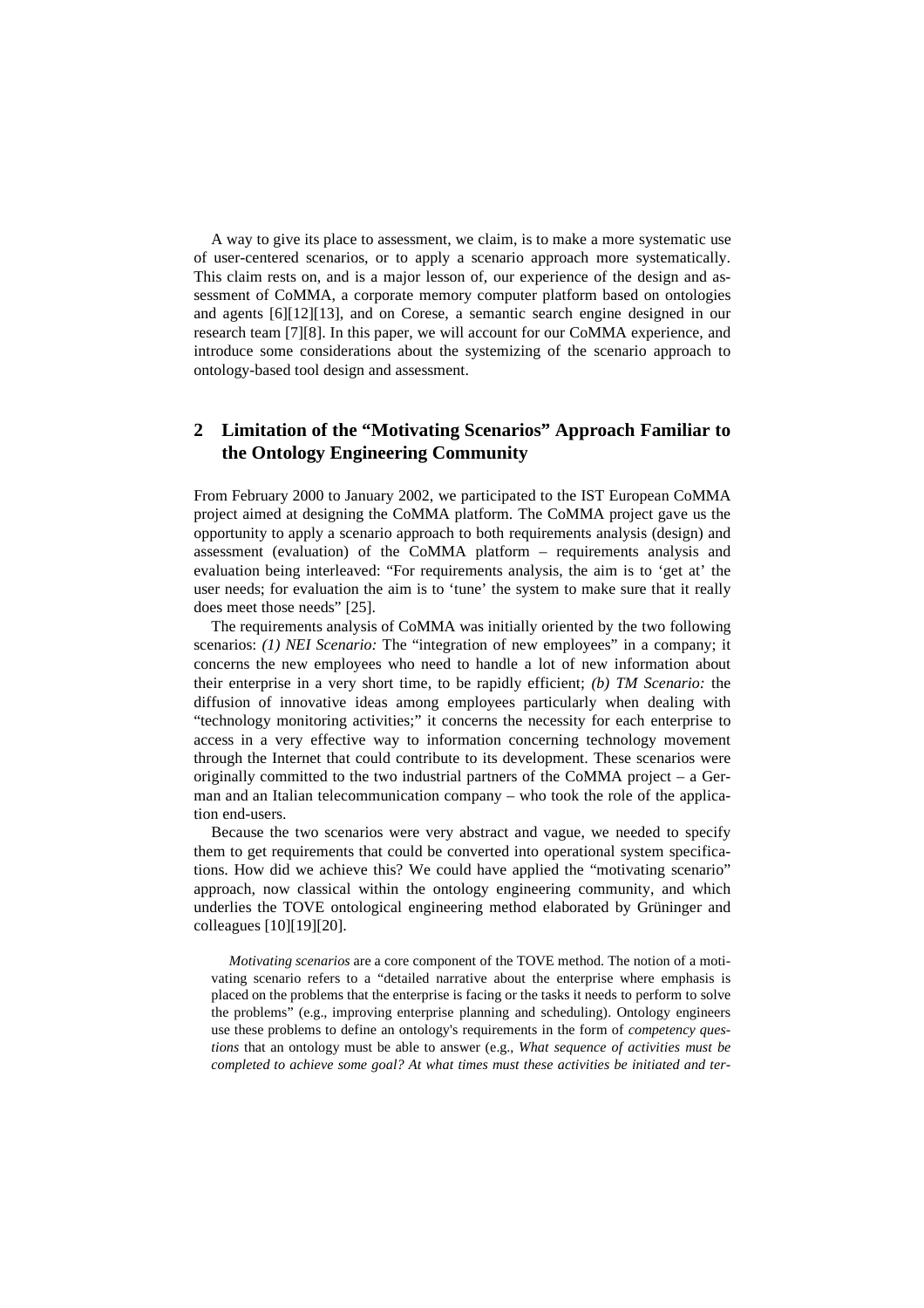*minated*?). The competency of the ontology is tested by proving completeness theorems with respect to the competency questions.

We however found a main limitation to the "motivating scenarios approach:" the informality and user-orientation present in the first steps of the OBT design process were lacking in the evaluation step. We needed a more user-centered approach. Hence we turned towards the scenario approaches proposed by the Human-Computer Interaction (HCI) and Computer-Supported Cooperative Work (CSCW) communities, e.g., the approach of Carroll and his colleagues [4][5].

## **3 Exploiting Scenario Approaches Familiar to the HCI and CSCW communities**

The scenario approaches have been introduced in the HCI and CSCW communities to fill the gap that the "traditional approach" to design created by imposing a technological orientation, abstraction, and other "user-distant" features. The scenario approaches allowed a design team to reintroduce the user's viewpoint in the design cycle, and to take into account her need of speaking of the system in terms of the work she has to achieve, using concrete and specific terms, and so on. In Carroll and colleagues approach, for example, scenarios of use are defined as descriptions, often narratives, of what people (could) do and experience (e.g., problems) when using computer systems. Scenarios can be developed through direct observation of users performing tasks in their work environment (observed scenarios), or through abstractions from theories of human activities (envisioned scenarios).

By exploiting the scenario approaches of the HCI and CSCW communities, our aim was to balance technology-orientation (prevalent in the ontology engineering community) with user-orientation (recommended by the HCI and CSCW communities), and, more specifically, to balance formality (which is a strong standard within the ontology engineering community) with informality (which is a HCI and CSCW requirement for not losing touch with the user, see e.g. [3]).

Scenarios are a meaningful way of accounting for users' needs. They embody properties, qualities or criteria that must be "put" in the system so that the system be accepted by its intended users. Scenarios embody criteria that must be found when assessing the system. Scenarios are both requirements and assessment scenarios. This two-sided aspect of scenarios would need to be systemized.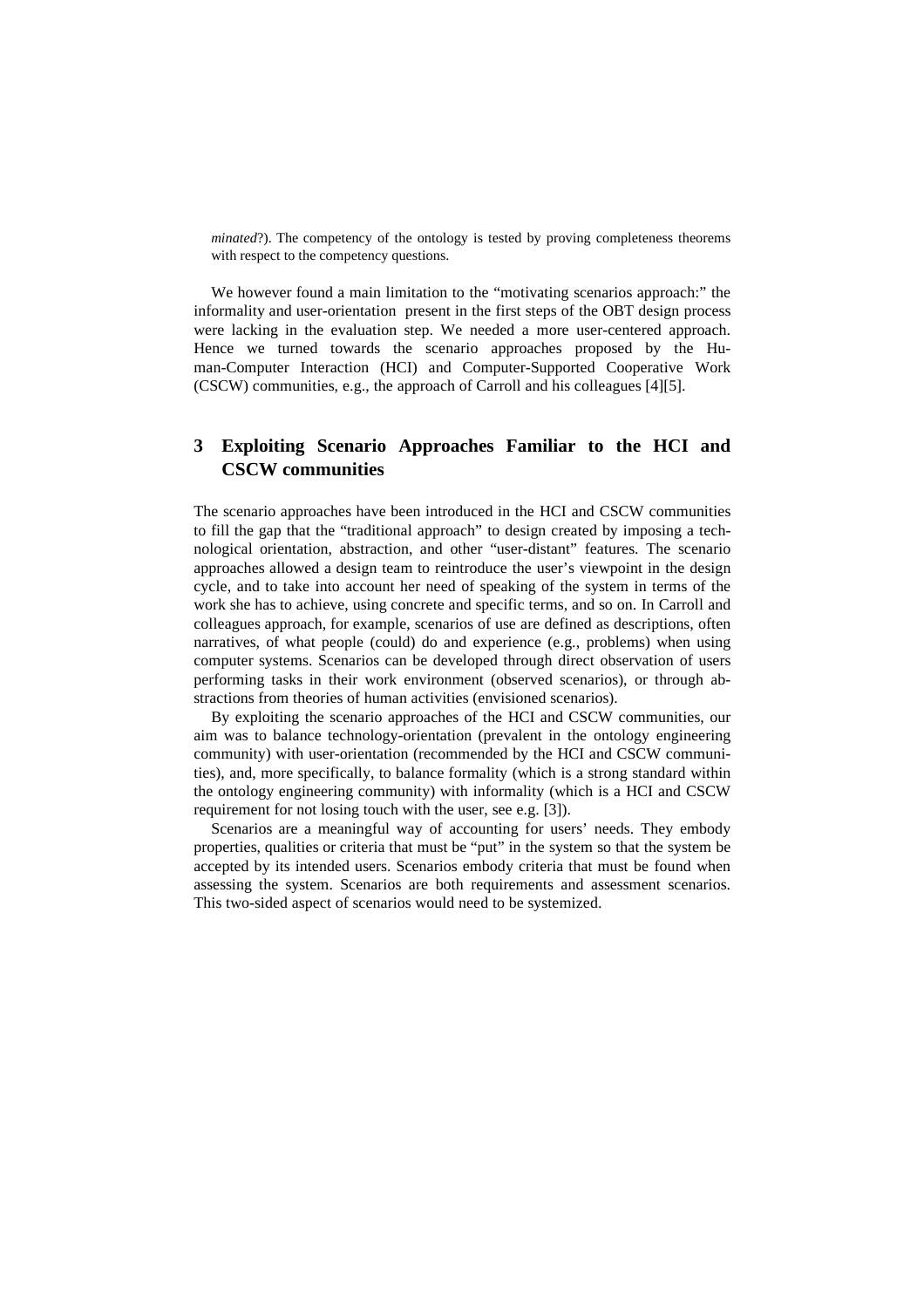#### **4 Eliciting Scenarios for Requirements Analysis**

**Applying a Scenario Approach Supposes To Have a Model of Scenario.** The scenario formats an techniques proposed by the HCI and CSCW communities are multiple: e.g., scenarios, use cases, examples, stories, narrative descriptions of context, mock-ups, etc. We did not privilege a particular technique or format, but collected from the existing ones the elements that could help us answer methodological questions like: Which types of scenarios did we want to produce? Which contents shall we give to these scenarios? Which procedures are worth to follow to fill the scenario slots? As a result, in collaboration with the industrial partners, we elaborated a scenario grid to be used for requirements analysis by the partners (see Table 1).

| Table 1. The CoMMA scenario elicitation grid |  |  |  |  |
|----------------------------------------------|--|--|--|--|
|----------------------------------------------|--|--|--|--|

| <b>CHARACTERISTICS</b>         | <b>REPRESENTATIONS</b>                                                 | <b>FACETS</b>                                                                                                    |                                                                     |
|--------------------------------|------------------------------------------------------------------------|------------------------------------------------------------------------------------------------------------------|---------------------------------------------------------------------|
| Goal:                          | Textual :<br>Graphical:                                                | Actors<br>Profile                                                                                                | Resources<br>Nature                                                 |
| Before:                        |                                                                        | Role                                                                                                             | Services                                                            |
| After:                         | Informal:<br>Formal:                                                   | Individual goal<br>Task                                                                                          | Constraints                                                         |
| Scope:                         | (e.g., UML)                                                            | Action<br>Interaction                                                                                            | Flows<br>Inputs                                                     |
| Scenario<br>Sub-Scenario:      |                                                                        | Logic & Chronology<br>Processes                                                                                  | Outputs<br>Paths                                                    |
| Generic<br>Specific<br>Example | In one scenario<br>description,<br>several types<br>of representations | Decomposition<br>Sequential/Parallel/<br>Non-deterministic<br>Loops & Stop conditions<br>Alternatives & Switches | Environment<br>Internal<br>Organization<br>Acquaintance<br>External |
| Relevance life-<br>time        |                                                                        | Compulsory/Optional<br><b>Functionalities &amp; Rationale</b>                                                    |                                                                     |
| Exceptions<br>Counter examples | may be used.                                                           | Functionalities description<br>Motivation, necessity<br>Advantages & Disadvantages                               |                                                                     |

In the grid, "Characteristics" and "Representations" allow to specify the type of scenario to elicit, e.g., a scenario informally describing, in a textual format, a specific existing situation. "Facets" refer to the contents of the scenario: the actors involved in the scenario, having certain roles, using certain resources, performing a certain task in a certain way, and so on. To each of the elements of the scenario grid, we associated definitions and examples, and also questions to help industrial partners elicit relevant knowledge. For example, to the "Actors Interaction" facet, we associated the questions: *Who helps you to perform your job? Which persons do you consult to get information ... / to get that ... done?*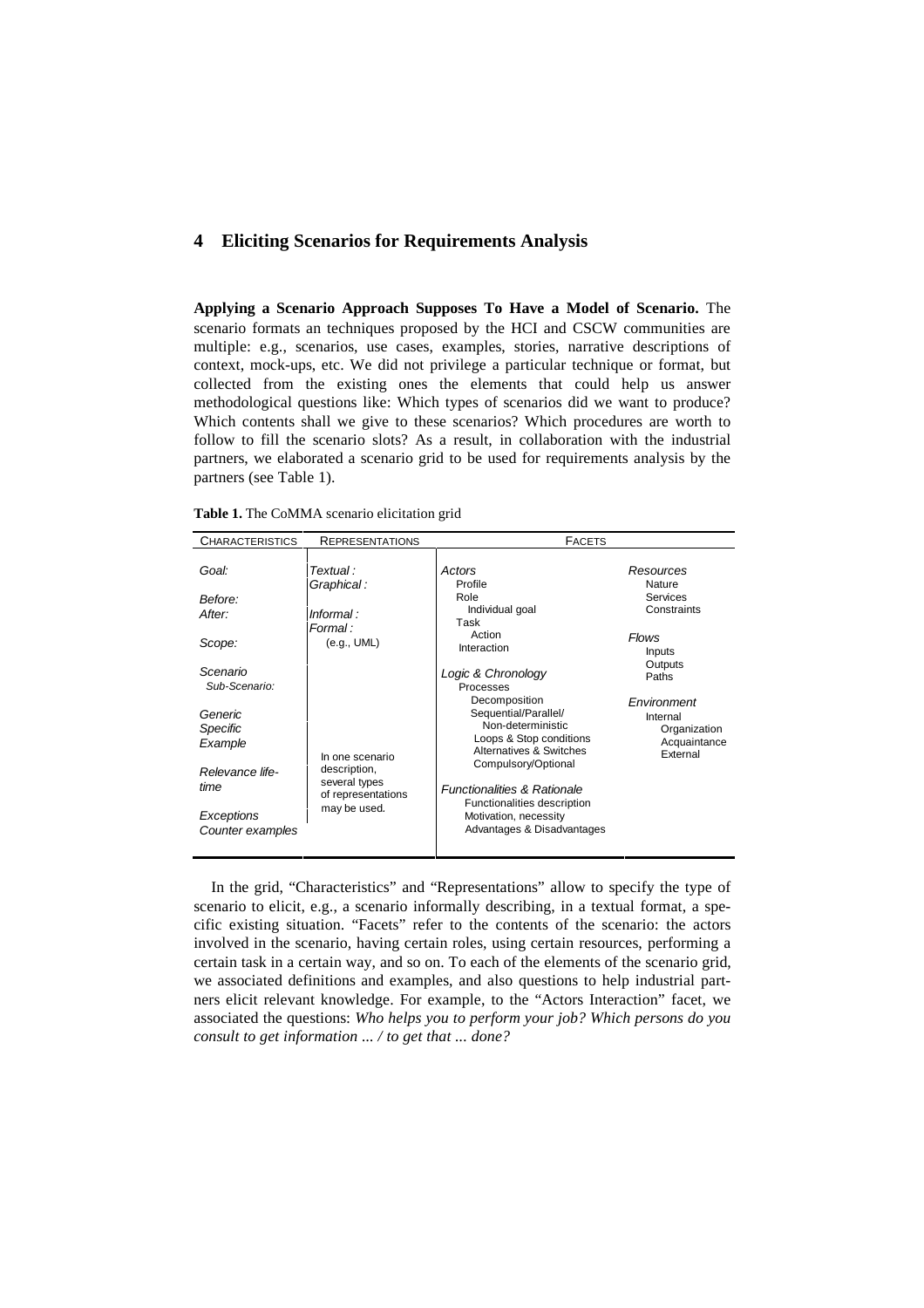

**Fig. 1.** The first CoMMA interfaces. Example of the Document Retrieval System (DRS) for the Technology Monitoring scenario: *(a)* as designed; *(b)* as implemented (*Left:* the "Ontology Browser Panel;" *Right:* the "Entry Query Template" corresponding to the selection of a concept into the Ontology Browser Panel)

To each of the scenario elements, we also associated techniques and potential corporate sources that can be exploited to answer the questions. The grid was given to the industrial partners who found them helpful for requirements analysis. A number of scenarios significant to end-users were thus elicited.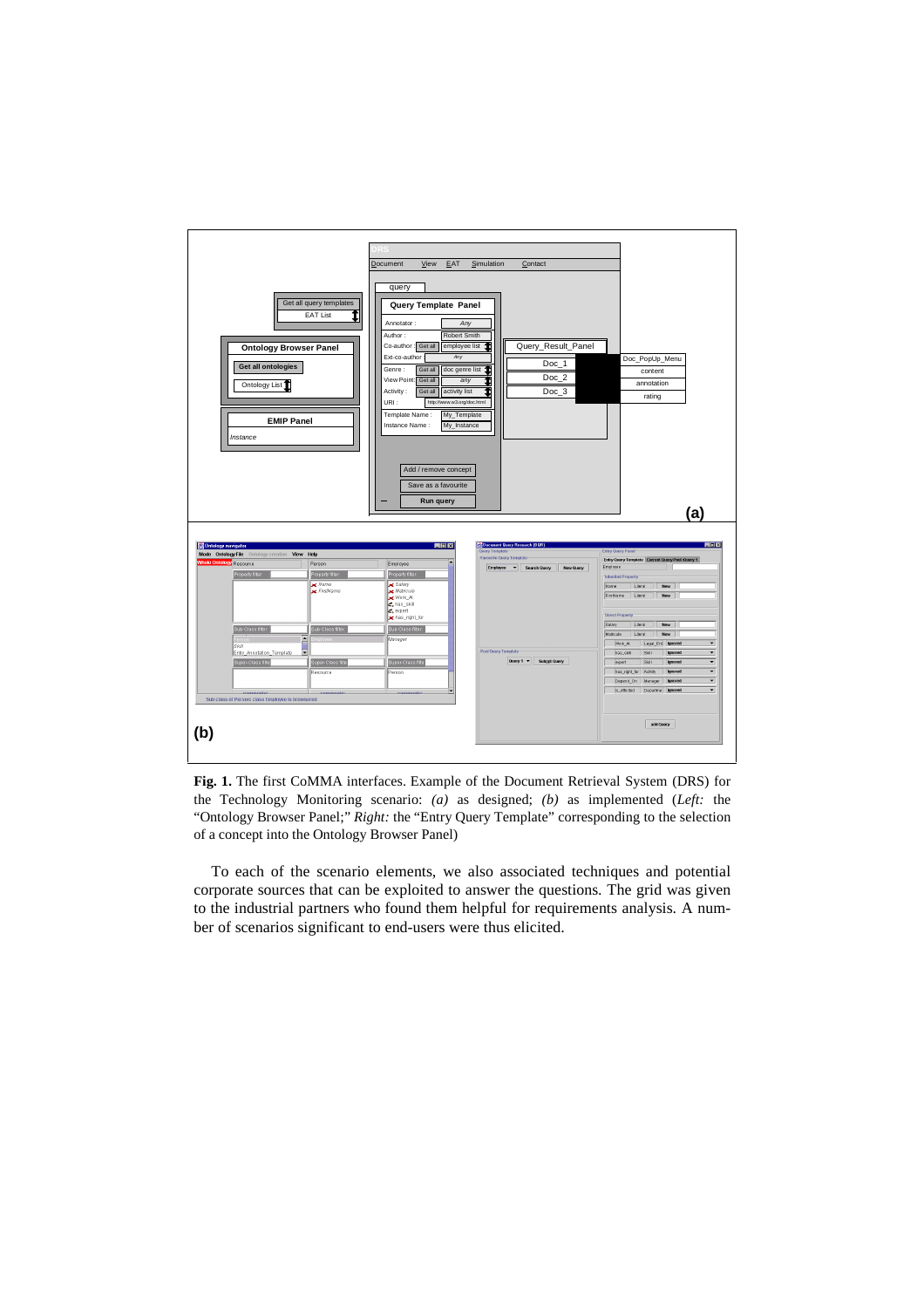**Applying a Scenario Approach Supposes a Continuous Focus on Scenarios.** The CoMMA project was divided into two phases, each one ending with a trial at each industrial partner site. We must admit that, during the first phase, after requirements analysis, we lost sight of the scenarios, and that we consequently lost touch with the end-users. There were two reasons to this: (1) end-user partners were not truly available for the trial preparation and execution (one of them even withdrew from the Consortium, and was replaced by another partner belonging to another industrial sector: construction); (2) the priority of the research partners in the first phase was to perform and test the integration of new technologies, not really to meet end-users' needs. The result of this distance from users was foreseeable: immersed in technology, abstraction, and formality, the Consortium designed interfaces for developers and ontologists, and not interfaces for end-users. Figure 1 gives an idea of these interfaces for technologists. So it is not enough to have an early focus on scenarios of use and on users, it is necessary to have a continuous focus on them.

#### **4 Using Scenarios for Tool Assessment**

**Using Scenarios to Assess Functionalities with Users.** As a consequence of the distance from users, our interfaces were definitely not usable by end-users, and direct usability testing of these interfaces by end-users was impossible. Being however convinced that developing an OBT was a promising solution for supporting corporate memory management, we decided not to give up, and to show the interest of the CoMMA solution to potential end-users by making the CoMMA functionalities tangible through scenarios familiar to users. The goal was to describe the functionalities in terms of the work users will perform with the system.

We illustrated the functionalities of CoMMA through various scenario formats, in particular *storyboards* – a scenario format mixing text and images – of actual information-seeking newcomers' activities within the intranet of one end-users' company. These scenarios allowed to identify specific processes likely to be performed when using the system, e.g.:

*"Travel Expenses Refund" scenario (excerpt).* A newcomer was seeking instructions in the intranet of his company for the refunding of his travel expenses. During the information-seeking process, the newcomer proposed different keywords to the successive search engines he utilized, or he followed various links related to "Travel expenses." Table 2 provides the sequence, and the transformation, of keywords entered and links followed by the newcomer during his activity. The contents of Table 2 illustrates a user's continuously changing process that we can call "term/concept shifting" (further discussed below).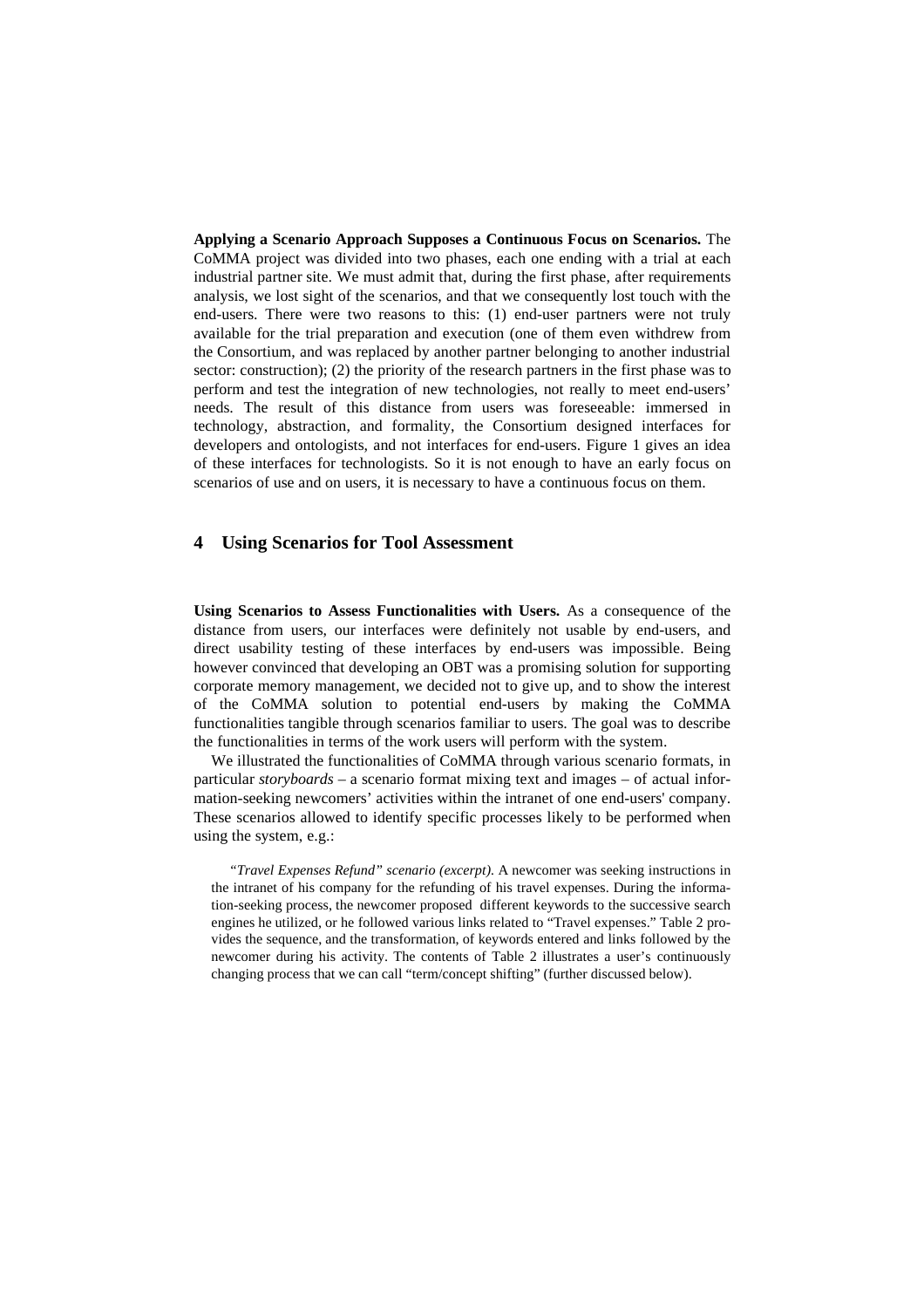**Table 2.** The series of transformations of the keywords used by a new employee searching for instructions for the refunding of his travel expenses

| <b>GERMAN KEYWORDS OR LINKS USED</b> | ENGLISH TRANSLATION       |
|--------------------------------------|---------------------------|
| Reisekostenabrechnung                | Travel expenses account   |
| Reisekostenrichtlinie                | Travel expenses guideline |
| Reisekostenrichtlinie                |                           |
| $(R$ refers to:                      |                           |
| Reisekosten <del>richtlinie</del> )  | Travel expenses guideline |
| Reisekostenantrag                    | Travel expenses request   |
| Reiseantrag                          | Travel request            |

(*Convention:* The part of the keyword which did not change from the previous turn to the current turn is printed in gray.)

Going back to the scenario approach, and consequently getting again in touch with end-users, we can show that end-users found the functionalities very useful, and suggest refinements and extensions to these functionalities (e.g., term/concept shifting illustrated in Table 2).

**Using Scenarios to Assess Interfaces without Users.** Using two scenario-based techniques **–** namely, Heuristic Evaluation [23] and Cognitive Walkthrough [27] **–**, we were all the same able to assess the CoMMA interfaces without users, but by putting ourselves in the users' shoes. This indirect assessment permitted us to identify usability problems, to propose recommendations for overcoming them, and to suggest interface specifications based on these recommendations (for details, see [15][16]). The two scenario-based methods have the following advantages:

*Contextualizing Assessment Criteria through Scenarios.* The Heuristic Evaluation technique consists for the evaluator in looking for violations of common usability principles or heuristics, such as *Flexibility and efficiency of use*: "Accelerators – unseen by the novice user *–* may often speed up the interaction for the expert user such that the system can cater to both inexperienced and experienced users. Allow users to tailor frequent actions." The usability inspection is greatly facilitated when evaluators are provided with scenarios: the criteria being affected by the context of use (i.e., user's characteristics, task, environment), scenarios allow to contextualize the criteria, and to make them meaningful. For example, "concept/term shifting" of "Travel Expenses Refund" scenario can be related to a Flexibility issue.

*Justifying Scenarios with Activity Models.* The Cognitive Walkthrough technique consists for the evaluator in "walking through" the interface, trying to act as a user. The walkthrough process involves examining each individual action step and trying "to tell a believable story" (scenario) about why the prospective user would choose an action. Scenarios in Cognitive Walkthrough are based on, and justified by, a model of exploratory learning of the system, which describes human-computer interaction in terms of four steps: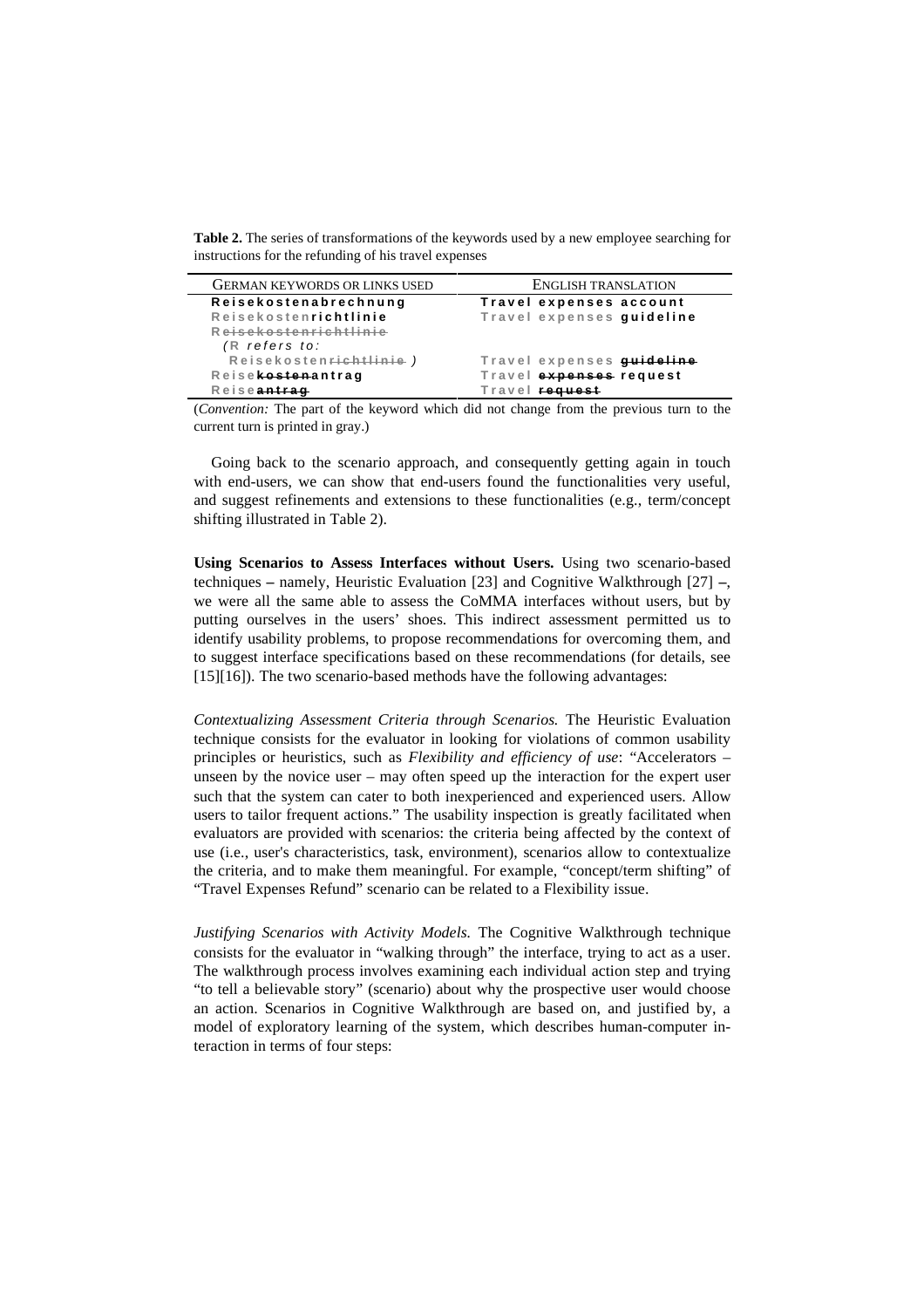- 1. The user sets a goal to be achieved with the system (for example, "I am searching for corporate instructions for the refunding of my travel expenses").
- 2. The user searches the interface for currently available actions (menu items, buttons, ontology browsing, etc.).
- 3. The user selects the action to progress toward the goal (e.g., browse the lists of concepts/terms for the concept/term "Travel expenses guideline").
- 4. The user performs the selected action and evaluates the system's feedback for evidence of her progress (e.g., "I see that the term 'guideline' doesn't exist to refer to the concept of 'instructions,' but a synonymous term exists, that I can use to access to the corporate document I need").

If we admit that the strength of an assessment method like the Cognitive Walkthrough depends on the relevance of its underlying model, a further step in the systemizing of the scenario approach would be to propose other models of human activity to justify the scenarios, e.g., models of the users' linguistic activity. For example, the "Travel Expenses Refund" scenario could be explained by the notion of "concept drift" used in the Machine Learning community [22]. It can be also explained by the "vocabulary problem" model [11].

The models we spoke about so far are models of a user's individual activity, which are the most familiar to the HCI community. If we consider OBTs as tools supporting collective activities (e.g., elaborating a common terminology, sharing knowledge, etc.), we will need to refer also to models of collective activity, which are most familiar to the CSCW community. For example, the "Travel Expenses Refund" scenario could be justified by models like "lexical entrainment" [2], "concept and terminology co-ordination" [14], or "ontological drift" [24].



**Fig. 2.** The second CoMMA interfaces. Example of the Document Retrieval System (DRS) for the New Employee scenario: (a) as designed (with PowerPoint); (b) as implemented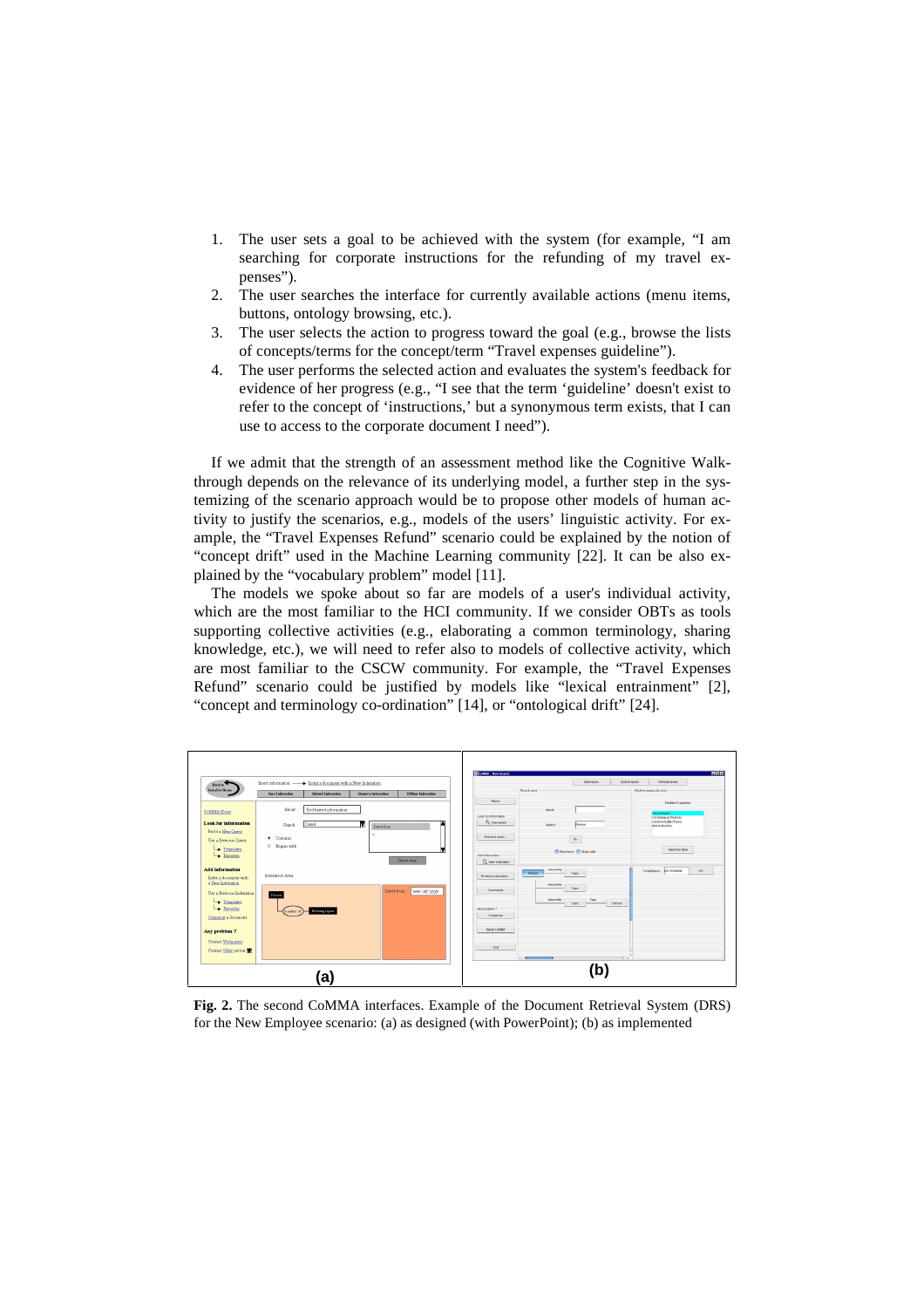**Using Scenarios to Assess Interfaces With Users.** For the second phase of the CoMMA project, we indeed made the necessary arrangements for not losing sight of the scenario approach, and not losing touch with the end-users. Among the arrangements we made were the following ones: (a) creating a HCI group, including, among others, end-users, interface developers, and human factors specialists; (b) involving the group in an iterative cooperative design/evaluation process; (c) inciting the group members to use scenario-based representations to discuss about the design and evaluation of the new interfaces. . As a result, we got simplified interfaces, that made sense to the users, and which users found this time usable (see Figure 2; for details of Trial 2, see [9]). However the process was very time-consuming.

### **5 Conclusion**

In their *"Whitepaper: Evaluation of Ontology-based Tools,"* Angele and Sure [1] encourage the ontology engineering community, and more broadly the semantic web community, "to enforce their research efforts by developing further standard criteria [...] and tools that implement these criteria to evaluate ontologies and related technologies." Through the present paper, we tried to contribute to these efforts, showing for example that criteria development cannot be considered in isolation from situations in which the ontology-based tools will be used: to be meaningful and relevant, criteria need to be connected to scenarios of use, and these scenarios to be explained and further analyzed need to be connected to activity models. Put in other words, we claimed in this paper for a balance between usage and technology, and between formality and informality; in fact we advocated for avoiding premature formalization (as pointed out by Buckingham Shum [3]), or reinstalling informality when interacting with end-users.

Through this paper we invite the community to bring some efforts to bear on systemizing the scenario approach to assessment (and design), an approach more developed in the HCI and CSCW communities than in the ontology engineering community. It would be desirable to discuss also how to systemize the scenario approach for technical evaluation; the work by Kazman and his colleagues [21] on scenario-based evaluation of architectures is worth considering in such a discussion.

**Acknowledgements.** We would like to thank our colleagues of the CoMMA Consortium for their involvement in the assessment of the COMMA platform, especially: Sabine Delaître (CSTB), Bruno Fiès (CSTB), Karim de Fombelle (Atos Integration), Joachim Hackstein (T-Systems Nova), Hervé Karp (Atos Integration), Jérôme Leytier (INRIA), Emmanuelle Loyson (CSTB), Philippe Pérez (Atos), and Marie Soleilhet (Atos Integration). We would also like to thank two anonymous reviewers for their comments on a previous version of this paper.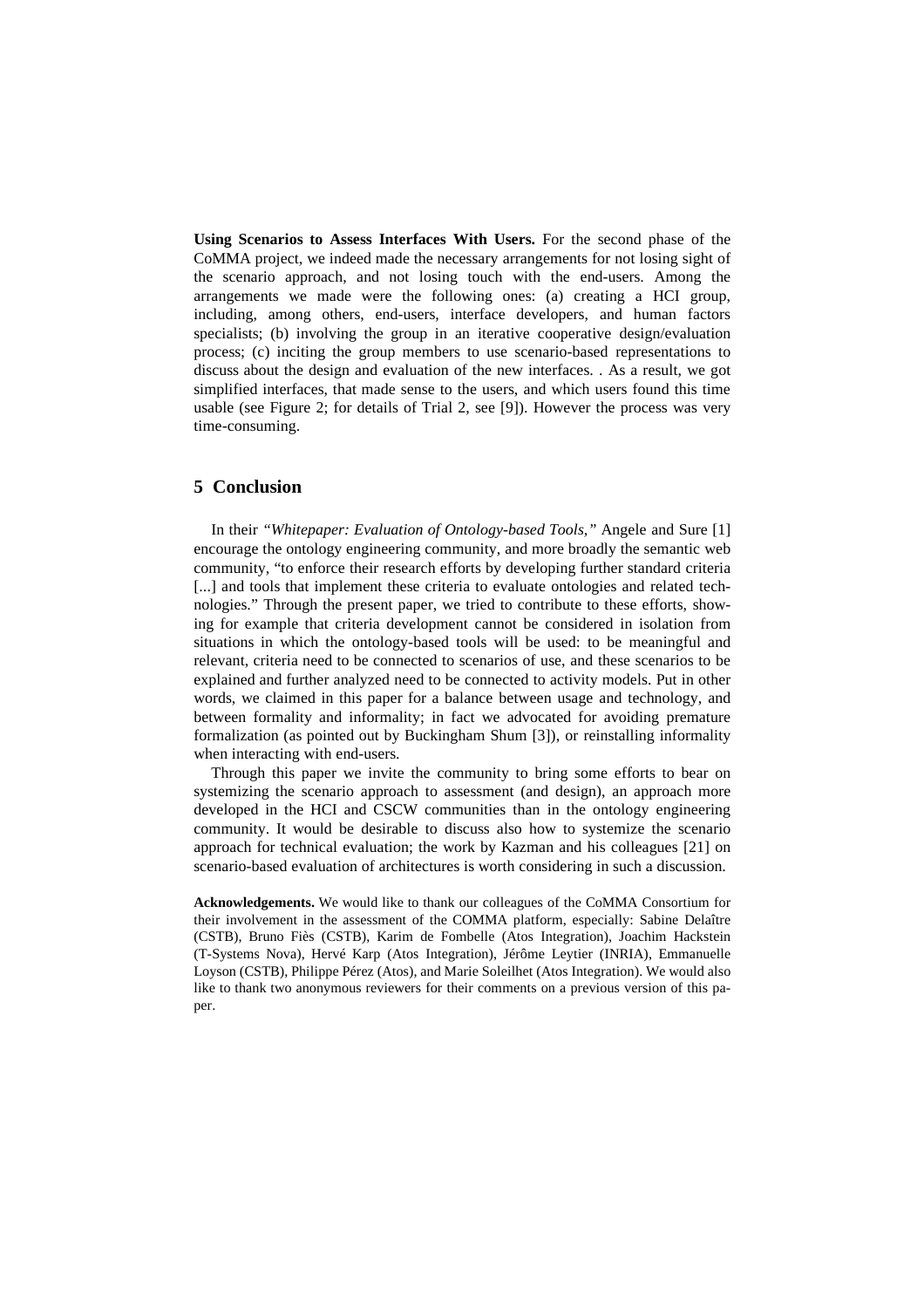#### **References**

- 1. Angele, J., Sure, Y.: *Whitepaper: Evaluation of Ontology-based Tools*. Excerpt from the  $IST-2001-29243$  Report, OntoWeb. D1.3. Tools.  $(2001)$ . Available http://www.aifb.uni-karlsruhe.de/WBS/ysu/publications/eon2002\_whitepaper.pdf
- 2. Brennan, S. E.: Lexical entrainment in spontaneous dialog. *Proceedings of the 1996 International Symposium on Spoken Dialogue,* Philadelphia, PA: ISSD-96 (1996) 41-44. Available at : http://www.psy.sunysb.edu/sbrennan/papers/brenISSD.pdf
- 3. Buckingham Shum, S.: Balancing Formality with Informality: User-Centred Requirements for Knowledge Management Technologies. *AAAI Spring Symposium on Artificial Intelligence in Knowledge Management* (1997), Stanford University, Palo Alto, CA. AAAI Press. Available at: http://kmi.open.ac.uk/people/sbs/org-knowledge/aikm97/sbs-paper1.html
- 4. Carroll, J.M.: *Making Use: Scenario-Based Design of Human-Computer Interactions*. MIT Press, Cambridge, MA (2000)
- 5. Carroll, J.M., Mack, R.L., Robertson, S.P. & Rosson, M.B.: Binding objects to scenarios of use. *International Journal of Human-Computer Studies 41* (1994) 243-276.
- 6. CoMMA Consortium: CoMMA: Corporate memory through agents, *Proceedings of E-Work and E-Business'2000* (2000)
- 7. Corby, O., Dieng, R., Hébert, C.: A Conceptual Graph Model for W3C Resource Description Framework, *Proceedings of ICCS 2000*, Darmstadt, Germany (2000)
- 8. Corby, O., Faron-Zucker, C.: Corese: A corporate Semantic Web engine. *Proceedings of the International Workshop on "Real World RDF and Semantic Web Applications,"* WWW'2002, Hawai. (2002)
- 9. Fiès, B., (Ed.) (2002). Assessment Report of CoMMA Trial-step 2, CoMMA project Deliverable.
- 10. Fox, M.S., Grüninger, M..: Enterprise Modelling, *AI Magazine* (1998) 109-121.
- 11. Furnas, G.W., Landauer, T.K., Gomez, L.M., and S.T. Dumais.: The Vocabulary Problem in Human-System Communication, *Communications of the ACM 30* (1987) 964-971.
- 12. Gandon, F.: *Ontology Engineering: A Survey and a Return on Experience.* INRIA Research Report # RR4396, INRIA, France (2002). Available at: http://www.inria.fr/rrrt/rr-4396.html
- 13. Gandon F., Dieng R., Corby O. et Giboin A.: A multi-agent system to support exploiting an XML-based corporate memory, *Proceedings of PAKM'2000, the Third International Conference on Practical Aspects of Knowledge Management*, Basel, Switzerland (2000)
- 14. Garrod, S. How groups coordinate their concepts and terminology: implications for medical informatics. *Proceedings of the WG6 IMIA Symposium on Concepts and Terminology*, Jacksonville, Fl. (1997) 279-284
- 15. Giboin, A, Pérez, Ph. (Eds.): *Assessment Report of [CoMMA] Trial-step 1. Part 1 Technical Evaluation*, CoMMA Project (IST-1999-12217) Deliverable # COMMA/WP6/D10, 69 pages (2001a)
- 16. Giboin, A, Pérez, Ph. (Eds): *Assessment Report of [CoMMA] Trial-step 1. Part 2 User Evaluation*, CoMMA Project (IST-1999-12217) Deliverable # COMMA/WP6/D10, 156 pages, (2001b)
- 17. Gómez-Pérez, A.: *Some Ideas and Examples to Evaluate Ontologies*. Technical Report # KSL-94-65, Knowledge Systems Laboratory. Stanford University (1994a). Available at: http://www-ksl.stanford.edu/KSL\_Abstracts/KSL-94-65.html